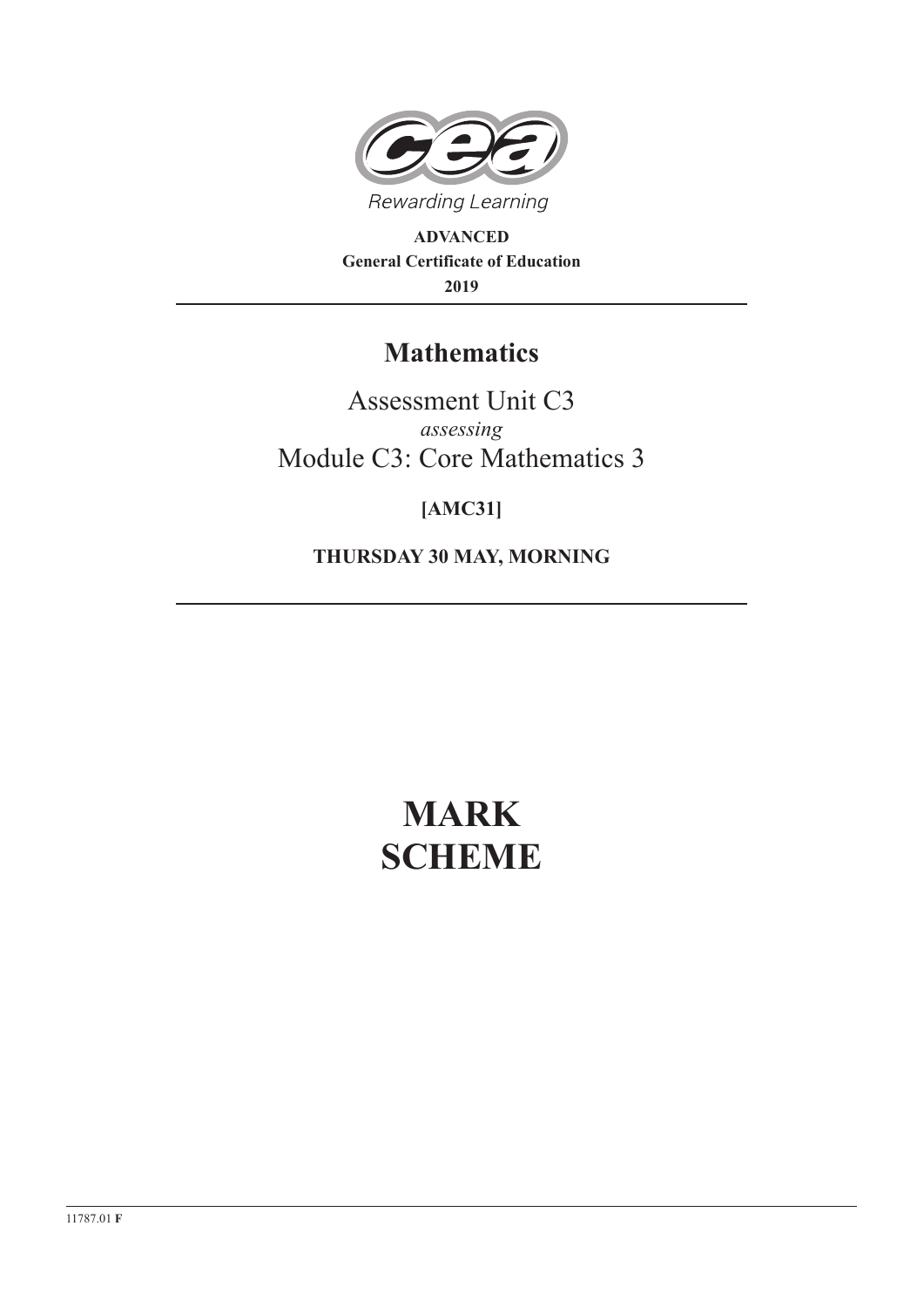#### **GCE ADVANCED/ADVANCED SUBSIDIARY (AS) MATHEMATICS**

#### **Introduction**

The mark scheme normally provides the most popular solution to each question. Other solutions given by candidates are evaluated and credit given as appropriate; these alternative methods are not usually illustrated in the published mark scheme.

The marks awarded for each question are shown in the right-hand column and they are prefixed by the letters **M**, **W** and **MW** as appropriate. The key to the mark scheme is given below:

- **M** indicates marks for correct method.
- **W** indicates marks for working.
- **MW** indicates marks for combined method and working.

The solution to a question gains marks for correct method and marks for an accurate working based on this method. Where the method is not correct no marks can be given.

A later part of a question may require a candidate to use an answer obtained from an earlier part of the same question. A candidate who gets the wrong answer to the earlier part and goes on to the later part is naturally unaware that the wrong data is being used and is actually undertaking the solution of a parallel problem from the point at which the error occurred. If such a candidate continues to apply correct method, then the candidate's individual working must be followed through from the error. If no further errors are made, then the candidate is penalised only for the initial error. Solutions containing two or more working or transcription errors are treated in the same way. This process is usually referred to as "follow-through marking" and allows a candidate to gain credit for that part of a solution which follows a working or transcription error.

#### **Positive marking:**

It is our intention to reward candidates for any demonstration of relevant knowledge, skills or understanding. For this reason we adopt a policy of **following through** their answers, that is, having penalised a candidate for an error, we mark the succeeding parts of the question using the candidate's value or answers and award marks accordingly.

Some common examples of this occur in the following cases:

- **(a)** a numerical error in one entry in a table of values might lead to several answers being incorrect, but these might not be essentially separate errors;
- **(b)** readings taken from candidates' inaccurate graphs may not agree with the answers expected but might be consistent with the graphs drawn.

When the candidate misreads a question in such a way as to make the question easier only a proportion of the marks will be available (based on the professional judgement of the examining team).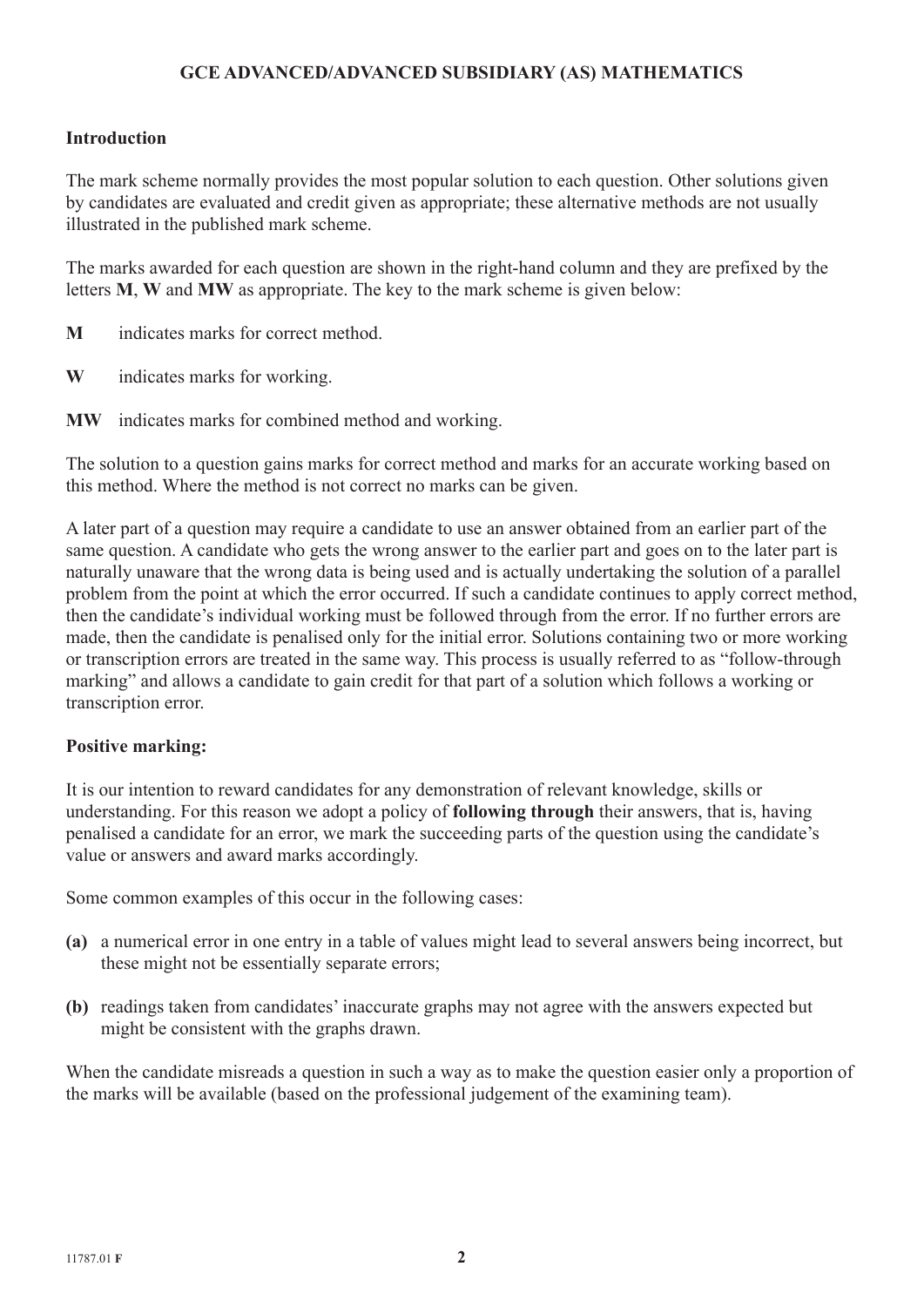1 s d  
\n0 1.6  
\n1 2.4  
\n2 3.8  
\n3 5.0  
\n4 3.7  
\nArea 
$$
\approx \frac{1}{3} \left( 1.6 + 4 (2.4 + 5.0) + 2 (3.8) + 3.7 \right)
$$
  
\n $\approx 14.16$  W1  
\nVolume = 14.16 × 500  
\n= 7083 m<sup>3</sup>

**2** (a) 
$$
|5x-1| = 8
$$

$$
5x - 1 = 8
$$
  
\n
$$
5x - 1 = -8
$$
  
\n
$$
5x = 9
$$
  
\n
$$
x = \frac{9}{5}
$$
  
\n
$$
x = 1\frac{4}{5}
$$
  
\n
$$
x = 1\frac{4}{5}
$$
  
\n
$$
x = -1\frac{2}{5}
$$
  
\n
$$
x = -1\frac{2}{5}
$$
  
\n
$$
x = -1\frac{2}{5}
$$
  
\n
$$
x = -1\frac{2}{5}
$$
  
\n
$$
x = -1\frac{2}{5}
$$
  
\n
$$
x = -1\frac{2}{5}
$$

**(b)** 
$$
\frac{x^2 - 9}{4x^2 - 16x - 20} \div \frac{2x^2 + 7x + 3}{4x - 20}
$$

$$
\frac{(x + 3) (x - 3)}{4(x - 5) (x + 1)} \times \frac{4(x - 5)}{(2x + 1) (x + 3)}
$$
M2<sup>2</sup>W2

$$
\frac{1}{(x+1)(2x+1)}
$$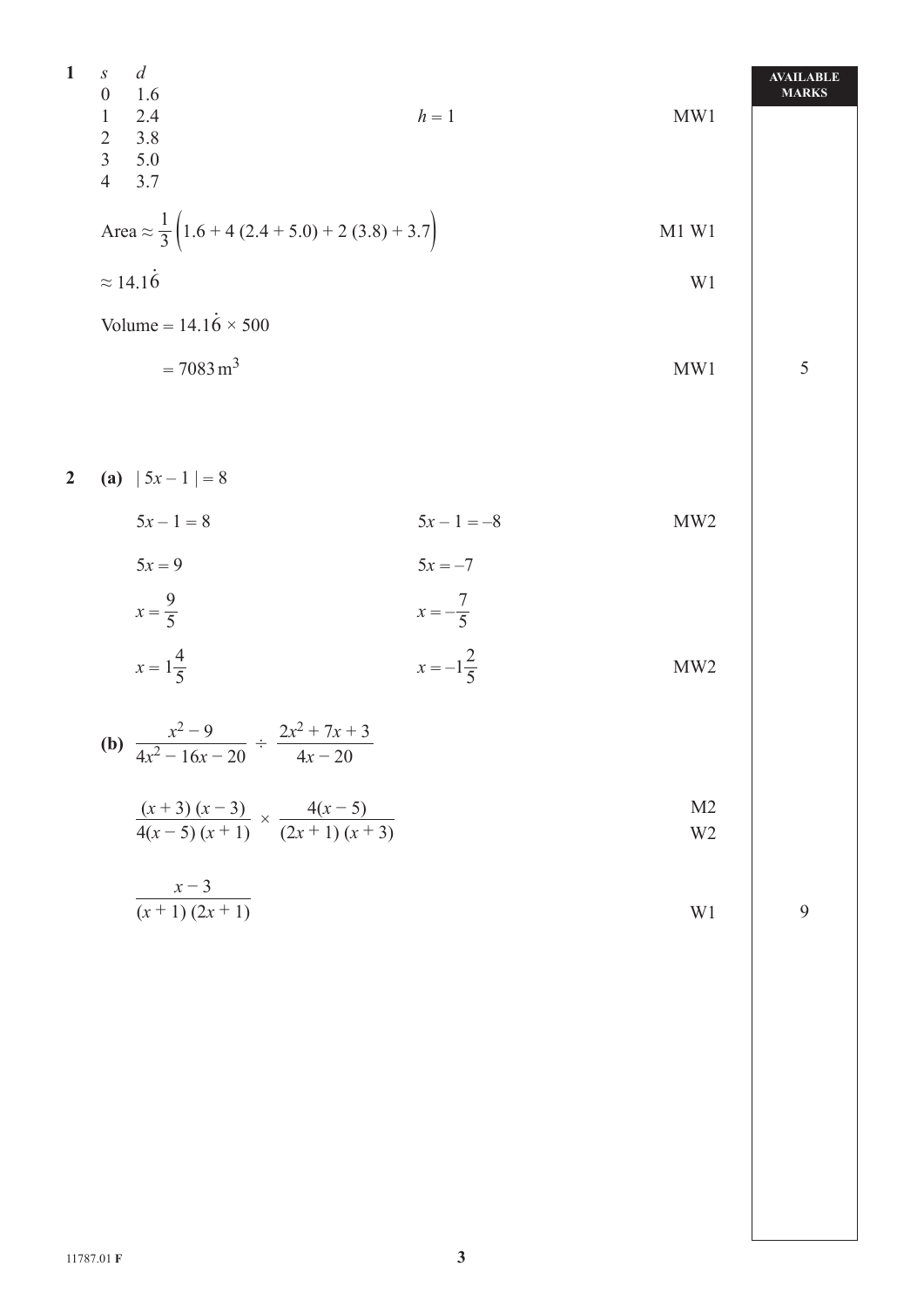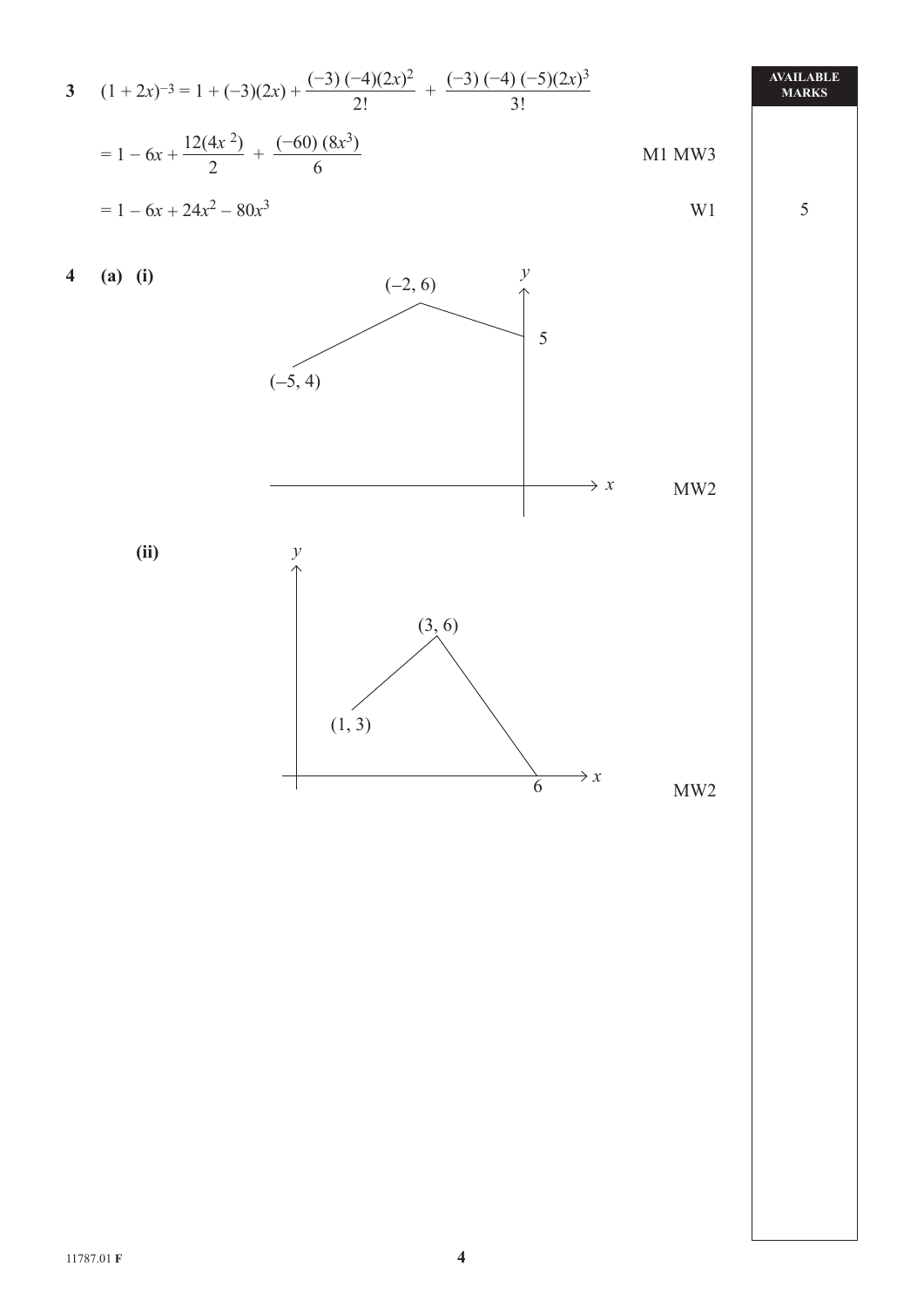| ( <b>b</b> ) $2x^2 - x - 3 \overline{6x^3 - 3x^2 + 3x - 23}$                                  | M1 W1                   | <b>AVAILABLE</b><br><b>MARKS</b> |
|-----------------------------------------------------------------------------------------------|-------------------------|----------------------------------|
| $\frac{6x^3 - 3x^2 - 9x}{x}$<br>$12x - 23$                                                    |                         |                                  |
| $\frac{6x^3 - 3x^2 + 3x - 23}{2x^2 - x - 3} = 3x + \frac{12x - 23}{2x^2 - x - 3}$             |                         |                                  |
| $\frac{12x-23}{(2x-3)(x+1)} = \frac{A}{2x-3} + \frac{B}{x+1}$                                 | M1 W1                   |                                  |
| $=\frac{A (x + 1) + B (2x - 3)}{(2x - 3) (x + 1)}$                                            |                         |                                  |
| $\therefore$ 12x – 23 = A (x + 1) + B (2x – 3)                                                | M <sub>1</sub>          |                                  |
| $x = -1$ $-35 = -5B$                                                                          | M <sub>1</sub>          |                                  |
| $B=7$<br>$x = \frac{3}{2}$ $-5 = \frac{5}{2}A$                                                |                         |                                  |
|                                                                                               |                         |                                  |
| $A=-2$                                                                                        | W <sub>1</sub>          |                                  |
| $3x - \frac{2}{2x-3} + \frac{7}{x+1}$                                                         | W <sub>1</sub>          | 12                               |
| <b>Alternative solution</b>                                                                   |                         |                                  |
| $\frac{6x^3 - 3x^2 + 3x - 23}{(2x - 3)(x + 1)} = Ax + B + \frac{C}{2x - 3} + \frac{D}{x + 1}$ | M1 W1<br>W <sub>1</sub> |                                  |
| $6x^3 - 3x^2 + 3x - 23$<br>$(2x-3)(x+1)$                                                      |                         |                                  |
|                                                                                               |                         |                                  |
| $= \frac{Ax(2x-3)(x+1)+B(x+1)(2x-3)+C(x+1)+D(2x-3)}{(2x-3)(x+1)}$                             | M <sub>1</sub>          |                                  |
| $x = -1$ $-35 = -5D$<br>$D=7$                                                                 | M <sub>1</sub>          |                                  |
| $x = \frac{3}{2}$ $-5 = \frac{5}{2}C$<br>$C = -2$                                             |                         |                                  |
| $-23 = -3B + C - 3D$<br>$x = 0$<br>$-23 = -3B - 23$<br>$B=0$                                  |                         |                                  |
| $-17 = -2A - 2B + 2C - D$<br>$x=1$<br>$-17 = -2A - 4 - 7$<br>$-6 = -2A$<br>$A=3$              | W <sub>2</sub>          |                                  |
|                                                                                               |                         |                                  |
| $3x - \frac{2}{2x-3} + \frac{7}{x+1}$                                                         | W <sub>1</sub>          |                                  |

 $\overline{\phantom{a}}$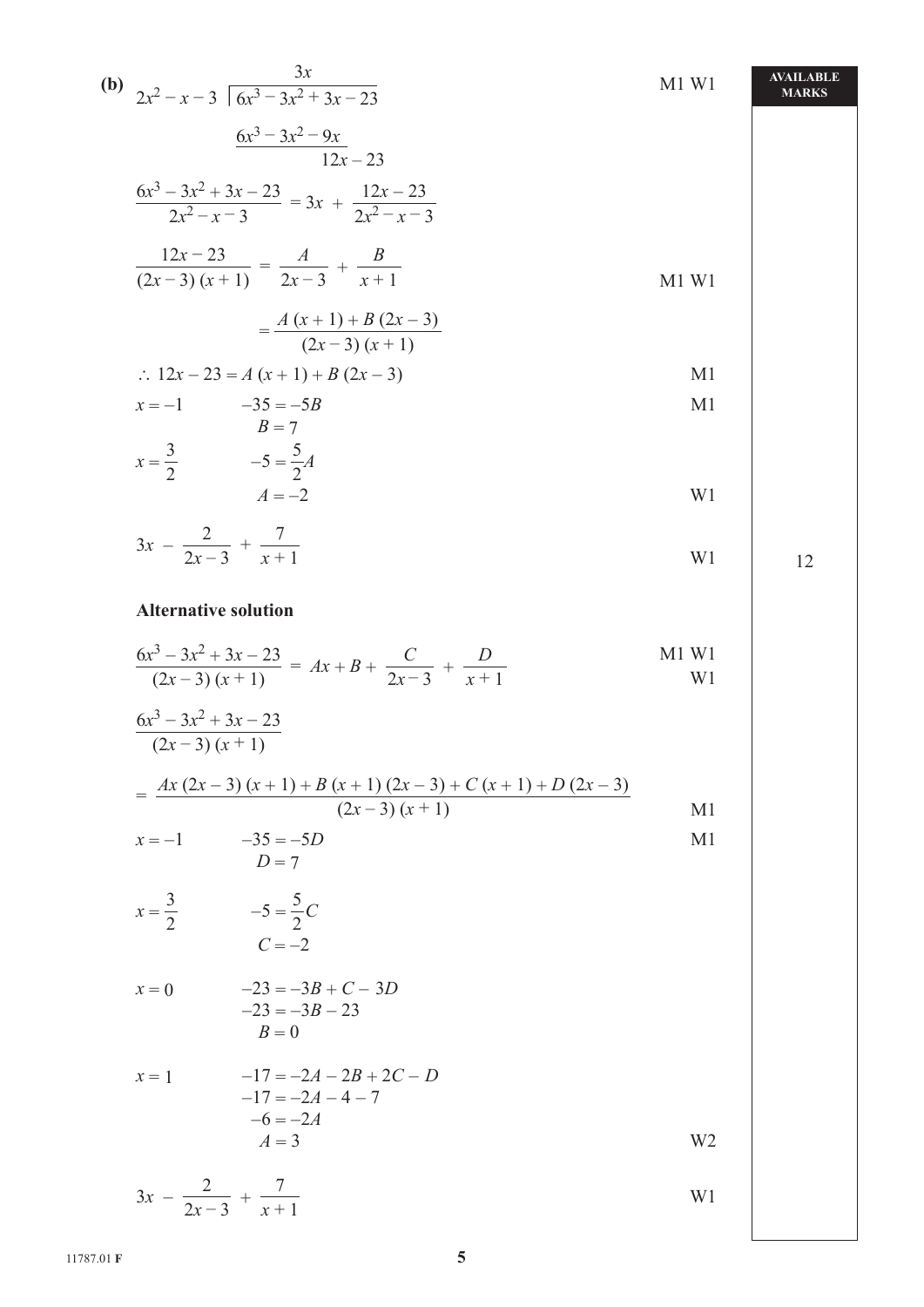| . | .HN |
|---|-----|
|   |     |

| $\mathbf{u}$ $\mathbf{u}$                                       |                | <u>AVAILABLE</u><br><b>MARKS</b> |
|-----------------------------------------------------------------|----------------|----------------------------------|
| $\frac{\cos\theta}{\sin\theta} + \frac{\sin\theta}{\cos\theta}$ | $M1$ W1        |                                  |
| $\cos^2\theta + \sin^2\theta$<br>$\sin \theta \cos \theta$      | MW1            |                                  |
| $\mathbf{1}$<br>$\sin \theta \cos \theta$                       | MW1            |                                  |
| $\sec \theta \csc \theta = RHS$                                 | W1             |                                  |
| ( <b>b</b> ) $2\sec^2\theta - 5\tan\theta = 0$                  |                |                                  |
| $2(1 + \tan^2 \theta) - 5 \tan \theta = 0$                      | M <sub>1</sub> |                                  |
| $2\tan^2\theta - 5\tan\theta + 2 = 0$                           | W1             |                                  |
| $(2\tan\theta - 1) (\tan\theta - 2) = 0$                        |                |                                  |
| $\tan \theta = \frac{1}{2}$ $\tan \theta = 2$                   | MW1            |                                  |
| $\theta = 0.464, 1.11$                                          | W1             | 9                                |
| (a) (i) $x + 2 = \cot \theta$                                   | MW1            |                                  |
| $y-1 = 6\sin\theta$                                             |                |                                  |
| $\frac{y-1}{6} = \sin \theta$                                   | MW1            |                                  |
| $\csc \theta = \frac{6}{y-1}$                                   | MW1            |                                  |
|                                                                 |                |                                  |

$$
1 + \cot^2 \theta = \csc^2 \theta
$$

$$
1 + (x+2)^2 = \left(\frac{6}{y-1}\right)^2
$$
 M1W1

 $MW1$ 

$$
(ii) \quad y = 1
$$

 $\boldsymbol{6}$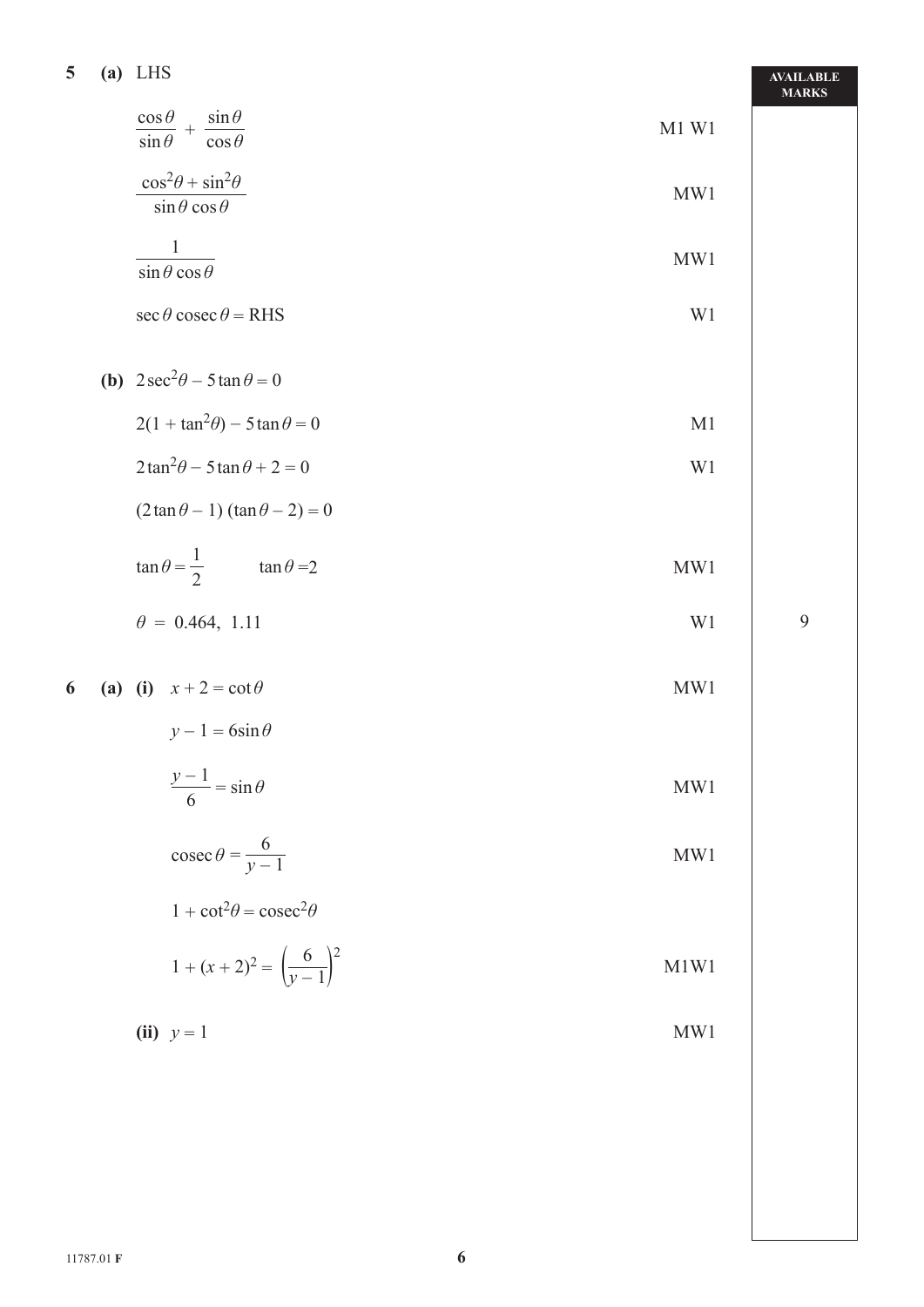

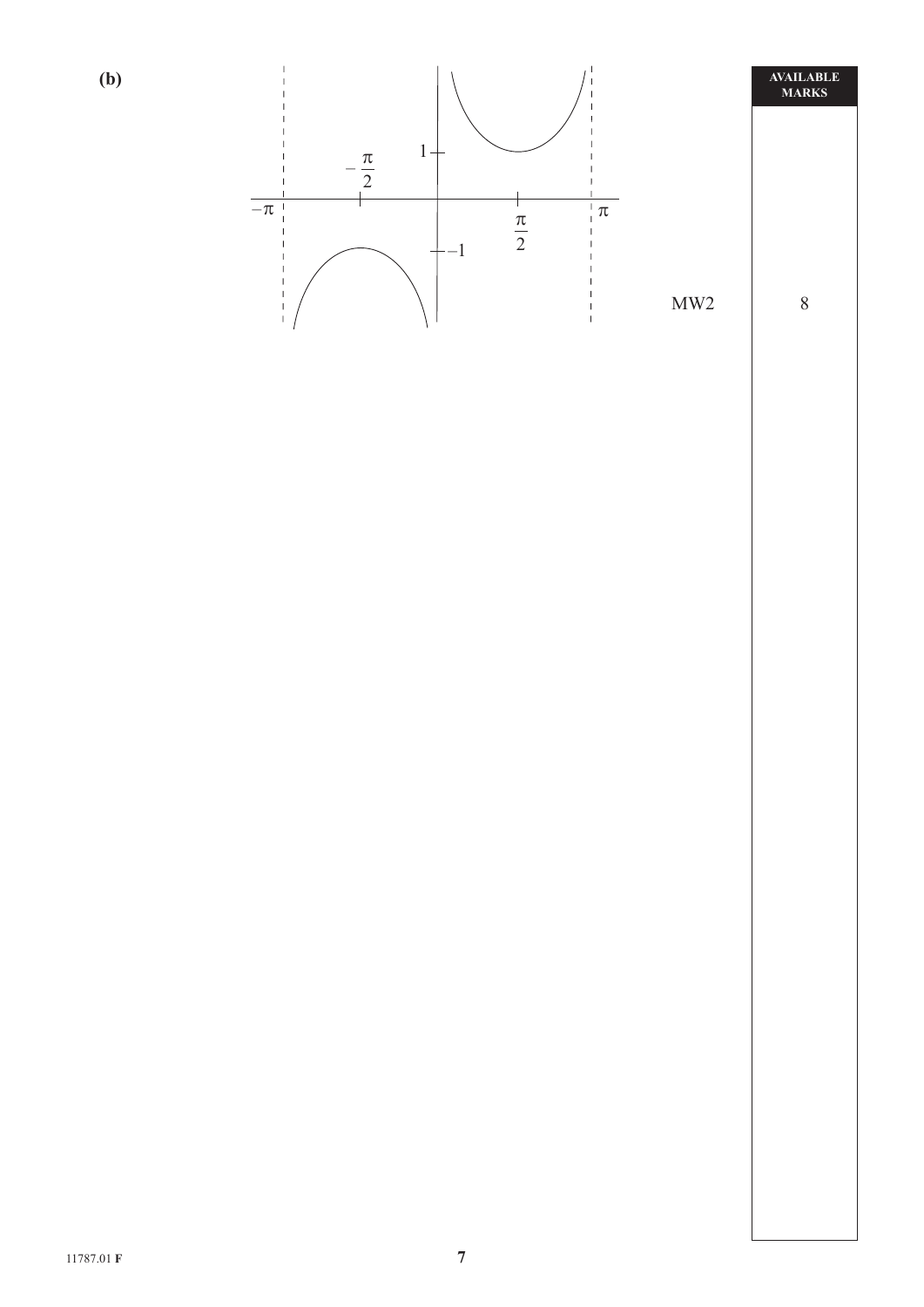13 **AVAILABLE AVAILABI**<br> **MARKS 1 a** 5*x* sec*x*  $5x \sec x \tan x + 5 \sec x$  M1 W2 **(ii)**  $\frac{d}{dx} \frac{e^{4x}}{x^2+2x^2}$ d*x* e cos 3*x*  $\frac{4e^{4x}\cos 3x - e^{4x}(-3\sin 3x)}{x^2}$  $\cos^2 3x$ M2 W2  $\frac{e^{4x}(4\cos 3x + 3\sin 3x)}{200}$  $\cos^2 3x$  W1 **(b)**  $y = \ln(1 + \sin x)$ 1 2  $\frac{dy}{dx}$ d*x* = 1 2  $(1 + \sin x)$  $-\frac{1}{2}$  $2$  (cos *x*)  $(1 + \sin x)$ 1 2 M2 W2  $=\frac{\cos x}{2(1-x^2)}$  $2(1 + \sin x)$  $x = \pi$   $M_T = \frac{\cos \pi}{2(1 + \sin^2 \pi)}$  $2(1 + \sin \pi)$  $M_T = \frac{-1}{2}$ MW1